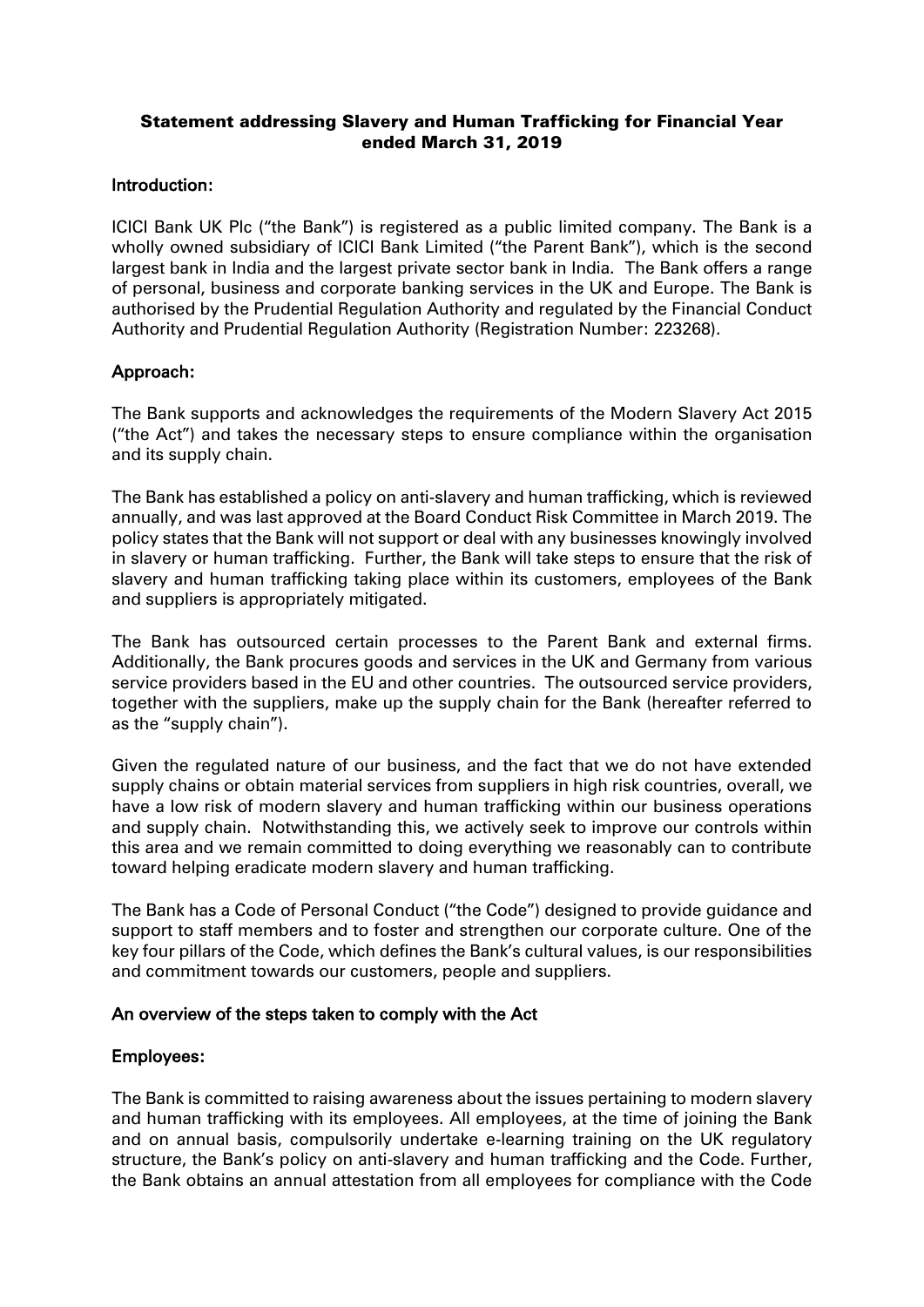which emphasises that the requirements of the Bank's policy on anti-slavery and human trafficking must be met by all employees at all times.

The Bank is an equal opportunities employer and is committed to providing equal opportunities and avoiding unlawful discrimination. The Bank applies the national minimum wage to its employees living in UK.

The Bank has a well-established Raising Concerns (Whistleblowing) Policy in place. The policy offers guidance to employees on disclosing any form of malpractice or a material breach of the Bank's policies, as well as assurance on how those raising a concern will be protected from victimisation, retaliation or being otherwise disadvantaged. The policy was further enhanced to include specific reference to sexual harassment, anti-slavery and human trafficking.

# Suppliers:

The Code highlights that all supplier relationships should be conducted in a professional, impartial and competitive manner. The Code specifies that suppliers form an important link in the supply chain in providing professional services to our customers, hence the treatment of their employees on our premises or off-site has to be on par with our own staff and our own cultural and corporate standards.

The Bank undertakes due diligence of new suppliers at the time of on-boarding and on an ongoing basis, which includes areas such as anti-bribery, corruption and adverse media checks regarding anti-slavery and human trafficking. Compliance with the requirements of the Act by the supply chain is also monitored by the Bank through reporting of breaches and the Bank's complaints handling process. In FY2019 there were no complaints received or material breaches reported related to slavery and human trafficking.

Since the last statement was published, the Bank has introduced additional controls such as, undertaking annual AML and name screening checks for all suppliers. This is to reduce the risk of entering into commercial arrangements with suppliers that pose an unacceptable risk of the Bank being used for the facilitation of financial crime and fraud, including modern slavery.

The Bank has due respect for human rights and zero tolerance for modern slavery. To meet the requirements of the Act, the Bank operates a risk based approach and obtains an annual confirmation from those suppliers identified as higher risk and being more susceptible to slavery and human trafficking (eg. suppliers that employ blue-collar workers). The confirmation requires these suppliers to confirm that they do not carry out any activities which support or deal with any business, knowingly involved in slavery or human trafficking and that they have processes and procedures in place to comply with the requirements under the Act. For all the remaining, lower risk suppliers, a letter is sent to them asking them to inform us if their statement provided in previous years has undergone any material changes indicating that their business or supply chain is more susceptibility to slavery or human trafficking.

### Customers:

The Bank has adopted a risk-based approach to accepting new customers and managing existing customers. As per the anti-money laundering and financial crime framework of the Bank, an appropriate level of due-diligence is undertaken depending on the nature of